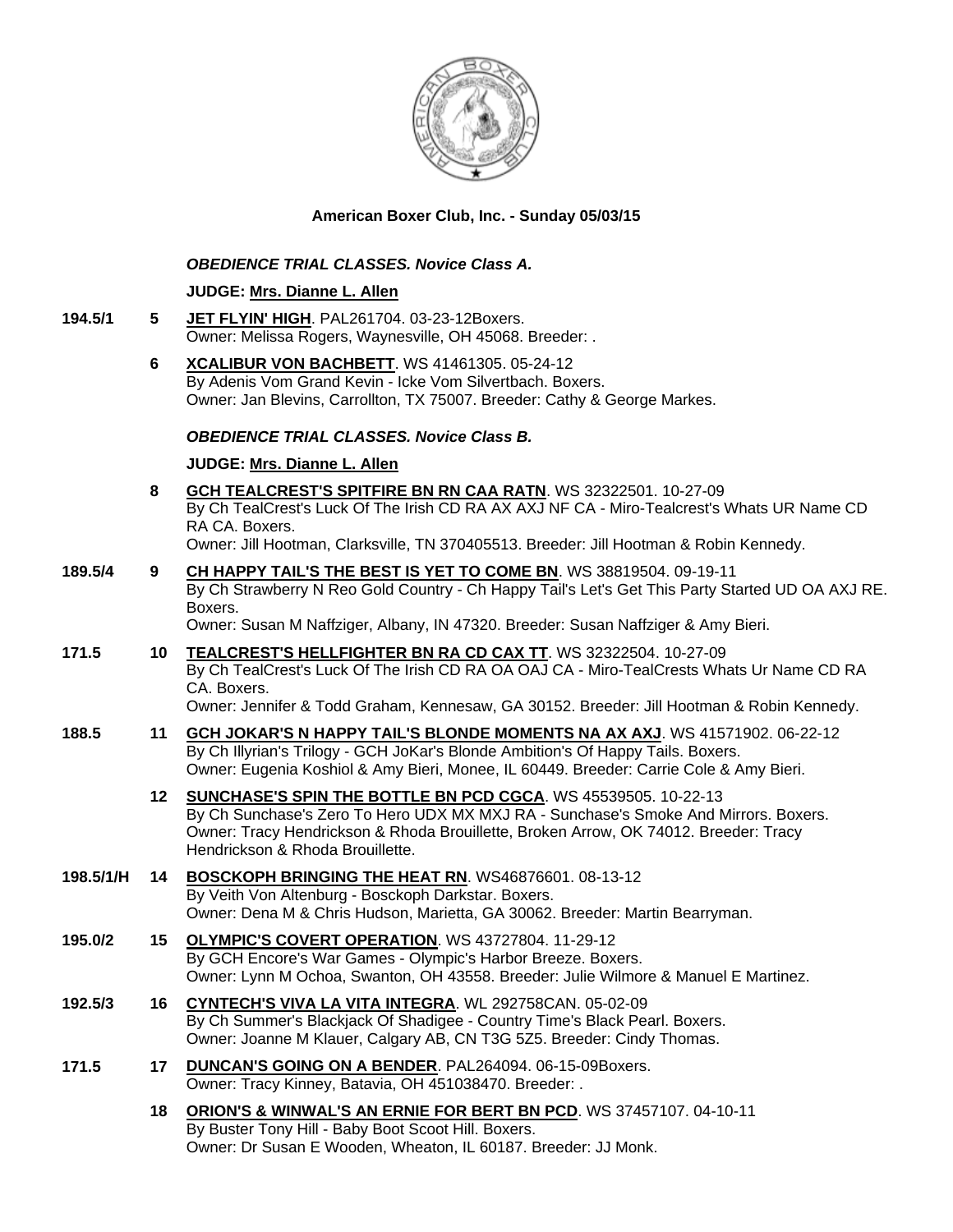|       | 19 | NIKKI SENNE CGC BN. PAL257531. 10-01-09Boxers.<br>Owner: John & Pat Senne, West Chicago, IL 60185. Breeder: .                                                                      |
|-------|----|------------------------------------------------------------------------------------------------------------------------------------------------------------------------------------|
| 178.0 |    | 20 TUCK'S BOGEY BOY CGC. WS 36460204. 12-29-10<br>By Ch Nantess Just Try It - Jo-Sans Sassy. Boxers.<br>Owner: Kelly & Mary Jo Tucker, Effingham, IL 62401. Breeder: Sandra Lynch. |

- **182.0 21 [SUNCHASE'S TOUCHSTONE DECISION](http://www.infodog.com/files/bdogrsl1.prg;makc=WS%2035563703;mdog=Sunchase_s_Touchstone_Decision;wins=all)**. WS 35563703. 10-14-10 By Ch Breezewoods Lord Of Wystmont CDX RE - Sunchase's Little Black Dress UDX OM1 RA OA AXJ. Boxers. Owner: Joanne M Klauer, Calgary AB, CN T3G 5Z5. Breeder: Tracy Hendrickson & Rhoda Goselin-Brouillette.
- **182.5 22 [CINNRHEEHEART ACRE RAISNA RUKUS](http://www.infodog.com/files/bdogrsl1.prg;makc=WS%2033803401;mdog=Cinnrheeheart_Acre_Raisna_Rukus;wins=all)**. WS 33803401. 08-15-09 By K Park Heart Acre At Cinnrhee - Cinnrhee Heart Acre Time For Joy. Boxers. Owner: H Medley Small & Leah Quiring, Dresden ON, CN N0P 1M0. Breeder: H Medley Small & Margaret R Ashman.

#### *OBEDIENCE TRIAL CLASSES. Open Class A.*

#### **JUDGE: [Mrs. Dianne L. Allen](http://www.infodog.com/judges/5494/juddat.htm)**

**183.5/1 23 [CH PEPRHL LIFE'S A DANCE WITH DEBLYN VCD1 BN RE TDX OA OAJ HT PT](http://www.infodog.com/files/bdogrsl1.prg;makc=WS%2030844201;mdog=Ch_Peprhl_Life_s_A_Dance_With_DebLyn_VCD1_BN_RE_TDX_OA_OAJ_HT_PT;wins=all)**. WS 30844201. 06-29-09

By Ch OTCH Regal's Heeere's Johnny UDX RN - Ch Peprhl Will You Dance Marbo CD RE AX AXJ OF. Boxers.

Owner: Debra Owens & Caitlyn Owens & Sue Ann Thompson, Luther, IA 501520357. Breeder: Sue Ann Thompson.

#### **24 [CH PEPRHL'S DANCE FEVER VCD1 RE AXP AJP](http://www.infodog.com/files/bdogrsl1.prg;makc=WS%2030844202;mdog=Ch_Peprhl_s_Dance_Fever_VCD1_RE_AXP_AJP;wins=all)**. WS 30844202. 06-29-09

By OTCH Ch Regal's Heeere's Johnny UDX OM3 - Ch Peprhl Will You Dance Marbo CDX RE AX AXJ OF. Boxers.

Owner: Sue Ann Thompson, North Liberty, IA 523179540. Breeder: Sue Ann Thompson.

- **25 [BELLA SERA SENNE CD BN RE](http://www.infodog.com/files/bdogrsl1.prg;makc=WS%2031611703;mdog=Bella_Sera_Senne_CD_BN_RE;wins=all)**. WS 31611703. 08-22-09 By Mugsy Vasquez - Osa Ayala. Boxers. Owner: John & Pat Senne, W Chicago, IL 60185. Breeder: Jesus Ayala.
- **A 26 [MISS SYDNEY PEARL HALL CD BN GN RAE OA AXJ NF](http://www.infodog.com/files/bdogrsl1.prg;makc=WS%2013121402;mdog=Miss_Sydney_Pearl_Hall_CD_BN_GN_RAE_OA_AXJ_NF;wins=all)**. WS 13121402. 02-26-05 By Sir Syruss The Virus - Miss Sable Baby. Boxers.

Owner: Debora & Randall Hall, Louisville, KY 402226645. Breeder: Jason Kidwell.

## *OBEDIENCE TRIAL CLASSES. Open Class B.*

## **JUDGE: [Mrs. Dianne L. Allen](http://www.infodog.com/judges/5494/juddat.htm)**

**187.0/3 27 [BOXNEN'S JET VON WALDSTADT CDX BN RE MX MXB MXJ MJB AXP OJP](http://www.infodog.com/files/bdogrsl1.prg;makc=WS%2038247401;mdog=Boxnen_s_Jet_Von_Waldstadt_CDX_BN_RE_MX_MXB_MXJ_MJB_AXP_OJP;wins=all)**. WS 38247401. 07- 22-11

By Boxmann Star Trek - Caelon Du Champ 'Des Legendes. Boxers. Owner: Renee Fulcer, Rockford, IL 61101. Breeder: Minna Nousiainen-Becher & Ann Flegel.

**188.4/2/HC 28 [TEALCREST'S BECK AND CALL CDX AX AXJ](http://www.infodog.com/files/bdogrsl1.prg;makc=WS%2040917801;mdog=Tealcrest_s_Beck_And_Call_CDX_AX_AXJ;wins=all)**. WS 40917801. 03-12-12 By Ch Tealcrest's Luck Of The Irish CD RA AX AXJ NF CA - Miro-Tealcrests What's UR Name RN CA. Boxers. Owner: Mary Nee & Jill Hootman, Fairview Heights, IL 622083524. Breeder: Jill C Hootman & Robin Kennedy.

- **A 29 [MACH2 ANJA VON WALDSTADT VCD2 RE MXB2 MJC OF T2B](http://www.infodog.com/files/bdogrsl1.prg;makc=WS%2020480303;mdog=MACH2_Anja_Von_Waldstadt_VCD2_RE_MXB2_MJC_OF_T2B;wins=all)**. WS 20480303. 01-04-07 By Arames Vom Messingsberg - Josephine Von Bachbett VCD2 UD RE MX MXJ. Boxers. Owner: Renee Fulcer, Rockford, IL 61101. Breeder: Renee Fulcer.
- **195.0/1 30 [SUNCHASE'S LITTLE PINK RIBBON UD BN RE AX AXJ OF CA CGCA](http://www.infodog.com/files/bdogrsl1.prg;makc=WS%2035563707;mdog=Sunchase_s_Little_Pink_Ribbon_UD_BN_RE_AX_AXJ_OF_CA_CGCA;wins=all)**. WS 35563707. 10-14-10 By Ch Breezewood's Lord Of Wystmont - Sunchase's Little Black Dress UDX AX AXJ RA OM1 CA CGCA OF. Boxers. Owner: Tracy L Hendrickson & Rhoda Brovillete, Broken Arrow, OK 740129426. Breeder: Tracy Hendrickson & Rhoda Brovillette.
	- **31 [SUNCHASE'S RUNNING THE RED CA NF RE UD BN AX AXJ CGCA](http://www.infodog.com/files/bdogrsl1.prg;makc=WS%2035563706;mdog=Sunchase_s_Running_The_Red_CA_NF_RE_UD_BN_AX_AXJ_CGCA;wins=all)**. WS 35563706. 10-14-10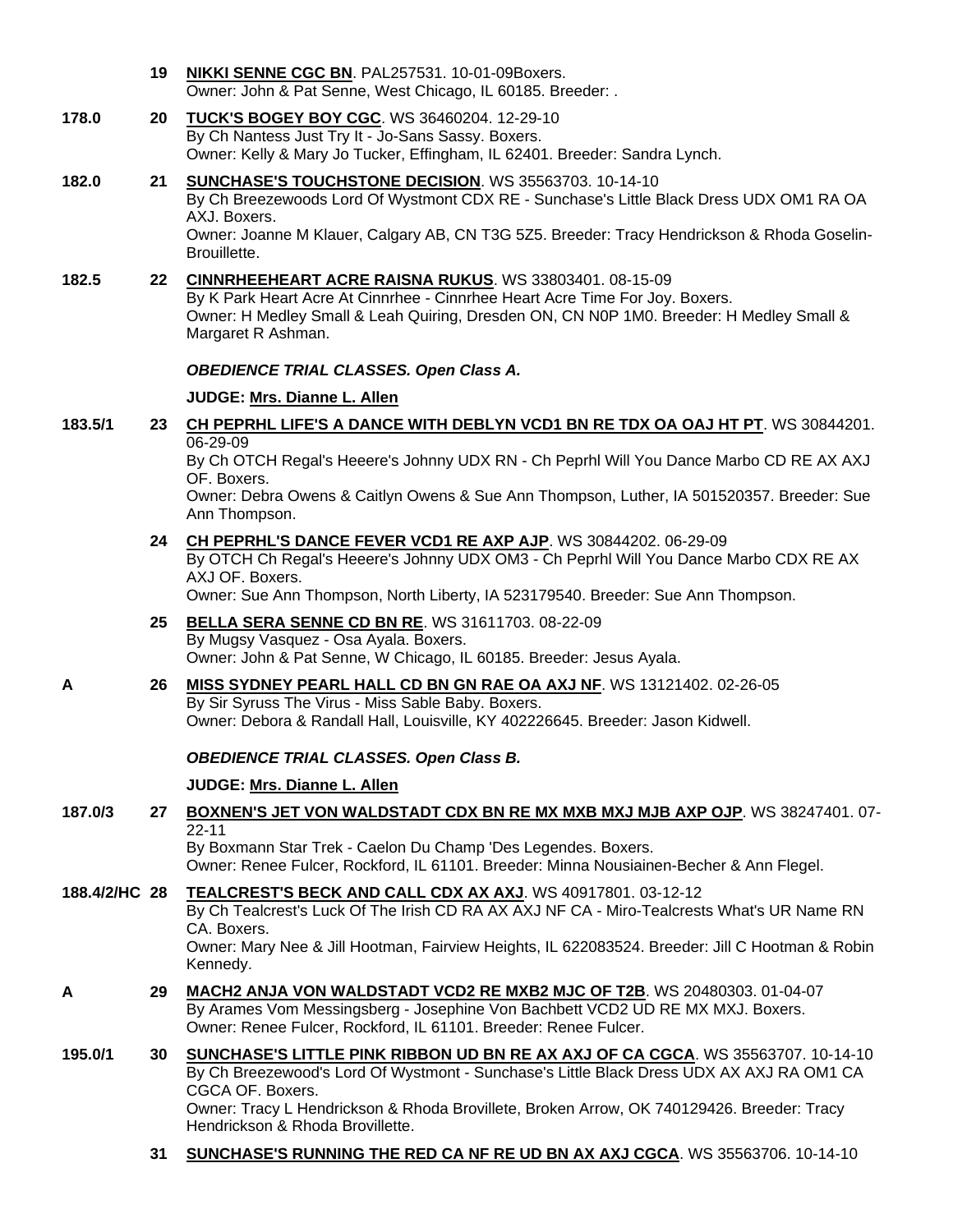By Ch Breezewood's Lord Of Wystmont CDX - Sunchase's Little Black Dress UDX AX AXJ RA CA OF OM1 CGCA. Boxers.

Owner: Tracy L Hendrickson & Rhoda Brouillette, Broken Arrow, OK 740129426. Breeder: Tracy Hendrickson.

## **32 [SUNCHASE'S LIGHTNING STRIKES TWICE MX MXJ CA UDX RE OF CGCA](http://www.infodog.com/files/bdogrsl1.prg;makc=WS--28777107;mdog=Sunchase_s_Lightning_Strikes_Twice_MX_MXJ_CA_UDX_RE_OF_CGCA;wins=all)**. WS--28777107. 12- 03-08

By Ch KG Halcyon Fire King - Simply Eclipsed RN. Boxers. Owner: Tracy L Hendrickson & Rhoda Brouillette, Broken Arrow, OK 740129426. Breeder: Rhoda Brouillette.

## *OBEDIENCE TRIAL CLASSES. Utility Class A.*

#### **JUDGE: [Mrs. Suzanne D. Hemminger](http://www.infodog.com/judges/15146/juddat.htm)**

**33 [HABERL'S LOVE OVER GOLD BN GN CDX RE CA](http://www.infodog.com/files/bdogrsl1.prg;makc=WS%2031868202;mdog=Haberl_s_Love_Over_Gold_BN_GN_CDX_RE_CA;wins=all)**. WS 31868202. 09-19-09 By Ch Guapo Soto - Ch Haberl's Forever Young CD RE. Boxers. Owner: Maryjane Alencewicz & BJ Barnhart, Montverde, FL 34756. Breeder: Maryjane Alencewicz & BJ Barnhart & Don Garrett & J Haberl.

#### **195.0/1 28 [TEALCREST'S BECK AND CALL CDX AX AXJ](http://www.infodog.com/files/bdogrsl1.prg;makc=WS%2040917801;mdog=Tealcrest_s_Beck_And_Call_CDX_AX_AXJ;wins=all)**. WS 40917801. 03-12-12

By Ch Tealcrest's Luck Of The Irish CD RA AX AXJ NF CA - Miro-Tealcrests What's UR Name RN CA. Boxers.

Owner: Mary Nee & Jill Hootman, Fairview Heights, IL 622083524. Breeder: Jill C Hootman & Robin Kennedy.

**29 [MACH2 ANJA VON WALDSTADT VCD2 RE MXB2 MJC OF T2B](http://www.infodog.com/files/bdogrsl1.prg;makc=WS%2020480303;mdog=MACH2_Anja_Von_Waldstadt_VCD2_RE_MXB2_MJC_OF_T2B;wins=all)**. WS 20480303. 01-04-07 By Arames Vom Messingsberg - Josephine Von Bachbett VCD2 UD RE MX MXJ. Boxers. Owner: Renee Fulcer, Rockford, IL 61101. Breeder: Renee Fulcer.

#### **34 [SHIRA'S KAHLUA SHE'S SO FREAKIN CUTE CDX GN RAE MX MXB MXJ MJB MXF](http://www.infodog.com/files/bdogrsl1.prg;makc=WS%2023774602;mdog=Shira_s_Kahlua_She_s_So_Freakin_Cute_CDX_GN_RAE_MX_MXB_MXJ_MJB_MXF;wins=all)**. WS 23774602. 11-03-07

By Can-Cia's Hard Day's Night - Remy Leadoo RN. Boxers. Owner: Erin & Tom Rezmer, Lombard, IL 60148. Breeder: Kim Northcutt & Rose Northcutt.

## *OBEDIENCE TRIAL CLASSES. Utility Class B.*

#### **JUDGE: [Mrs. Suzanne D. Hemminger](http://www.infodog.com/judges/15146/juddat.htm)**

- **30 [SUNCHASE'S LITTLE PINK RIBBON UD BN RE AX AXJ OF CA CGCA](http://www.infodog.com/files/bdogrsl1.prg;makc=WS%2035563707;mdog=Sunchase_s_Little_Pink_Ribbon_UD_BN_RE_AX_AXJ_OF_CA_CGCA;wins=all)**. WS 35563707. 10-14-10 By Ch Breezewood's Lord Of Wystmont - Sunchase's Little Black Dress UDX AX AXJ RA OM1 CA CGCA OF. Boxers. Owner: Tracy L Hendrickson & Rhoda Brovillete, Broken Arrow, OK 740129426. Breeder: Tracy Hendrickson & Rhoda Brovillette.
- **A 31 [SUNCHASE'S RUNNING THE RED CA NF RE UD BN AX AXJ CGCA](http://www.infodog.com/files/bdogrsl1.prg;makc=WS%2035563706;mdog=Sunchase_s_Running_The_Red_CA_NF_RE_UD_BN_AX_AXJ_CGCA;wins=all)**. WS 35563706. 10-14-10 By Ch Breezewood's Lord Of Wystmont CDX - Sunchase's Little Black Dress UDX AX AXJ RA CA OF OM1 CGCA. Boxers.

Owner: Tracy L Hendrickson & Rhoda Brouillette, Broken Arrow, OK 740129426. Breeder: Tracy Hendrickson.

## *OBEDIENCE TRIAL CLASSES. Beginner Novice Class A.*

## **JUDGE: [Mrs. Suzanne D. Hemminger](http://www.infodog.com/judges/15146/juddat.htm)**

**182.5/2 35 [HILLTOP'S TICKET TO NYC](http://www.infodog.com/files/bdogrsl1.prg;makc=WS%2042908102;mdog=Hilltop_s_Ticket_To_NYC_RA_CGC;wins=all) RA CGC**. WS 42908102. 06-25-12 By GCH Ramarco's Ticketmaster - GCH Hilltop CR's Just Plain Poetry. Boxers. Owner: Joyce Hargrove & Schuylar Moore, St Louis, MO 63116. Breeder: Stacie Kinnaird & Schuylar Moore & Abbey Moore.

#### **192.0/1 36 [HABERL'S GOLDEN CHILD](http://www.infodog.com/files/bdogrsl1.prg;makc=WS%2031868203;mdog=Haberl_s_Golden_Child;wins=all)**. WS 31868203. 09-19-09 By Ch Guapo Soto - Ch Haberl's Forever Young CD RE. Boxers. Owner: Khamphieng Vixayo & BJ Barnhart, Dover, FL 33527. Breeder: MaryJane Alencewicz & JoAnn Haberl & B J Barnhart. (Rammie Fernandez, Agent).

## *OBEDIENCE TRIAL CLASSES. Beginner Novice Class B.*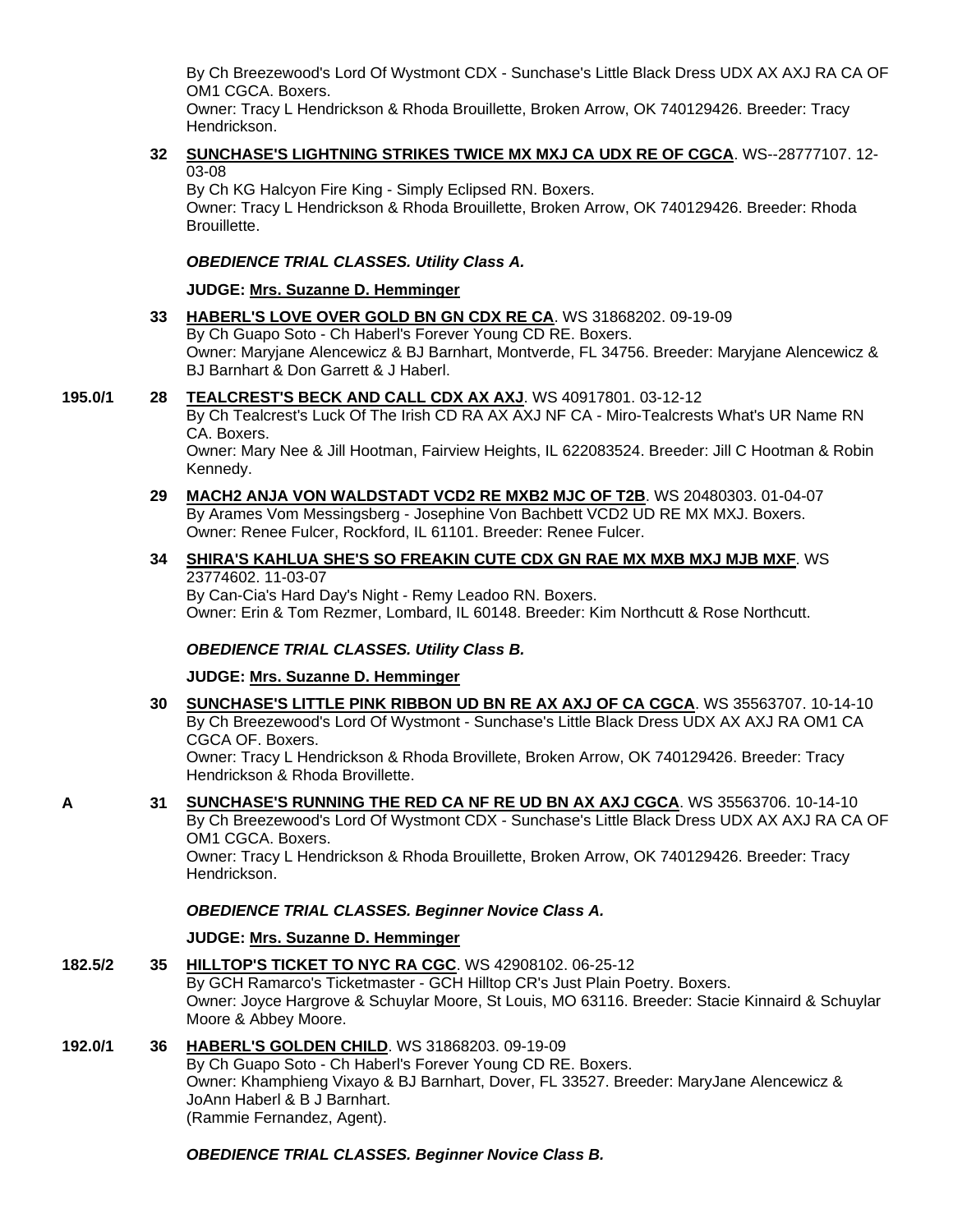**JUDGE: [Mrs. Suzanne D. Hemminger](http://www.infodog.com/judges/15146/juddat.htm)**

| 192.5/1     |    | 17 DUNCAN'S GOING ON A BENDER. PAL264094. 06-15-09Boxers.<br>Owner: Tracy Kinney, Batavia, OH 451038470. Breeder: .                                                                                                                                                                                                        |
|-------------|----|----------------------------------------------------------------------------------------------------------------------------------------------------------------------------------------------------------------------------------------------------------------------------------------------------------------------------|
| 191.5/2     | 37 | <b>CH HAPPY TAIL'S FAITH, TRUST &amp; PIXIE DUST. WS 43505001. 02-27-13</b><br>By GCH Barbiloc's Dart Image At Happy Tails CD RA OA OAJ - Ch Happy Tail's N Maxl's All That<br>Glitters. Boxers.<br>Owner: Eugenia Koshiol & Lori McClain & Amy Bieri, Monee, IL 60449. Breeder: Amy Bieri & Todd<br>Bieri & Lori McClain. |
|             |    | 38 DEBLYN GOTTA BE A BLACKNBLUE BN RN CGC. WS 45881507. 12-02-13<br>By Ch Storybook Page After Page - Ch Peprhl Life's A Dance With DebLyn VCD1 BN GN RE TDX HT<br>PT. Boxers.<br>Owner: Caitlyn Owens, Des Moines, IA 50312. Breeder: Debra Owens & Caitlyn Owens & Sue Ann<br>Thompson.                                  |
| 181.0       |    | 39 CAN-CIA'S MCCOY'S MAN IN THE MIRROR CA. WS 39750201. 12-22-11<br>By Ch Silverlane's Excalibur - Ch Backwood's Taylor Made Illusion. Boxers.<br>Owner: L McCoy & B & B Staley, Monrovia, IN 46157. Breeder: S South & S Canciamille.                                                                                     |
|             | 40 | DEBLYN DRESSED TO THE NINES CGC. WS 45881506. 12-02-13<br>By Ch Storybook Page After Page - Ch Peprhl Life's A Dance With DebLyn VCD1 BN GN RE TDX HT<br>PT. Boxers.<br>Owner: Debra Owens & Caitlyn Owens, Luther, IA 50152. Breeder: Debra Owens & Caitlyn Owens &<br>Sue Ann Thompson.                                  |
| 182.5       | 41 | GCH SCHMIDT'S-GC MOOSE A MOOSE OA OAJ NF. WS 29070301. 12-31-08<br>By GCH Raineylane-Studio DaVinci - Schmidt's Mystic Run At Heart Acre. Boxers.<br>Owner: Tammy Davison & Juli Schmidt & Cindy Yaeger, Freeland, MI 486238855. Breeder: Juli<br>Schmidt & Cindy Yaeger.                                                  |
| A           | 42 | ROCKET'S KINDRED SPIRIT BN RN CGC. WS 40712003. 04-16-12<br>By Ch Bentbrook's Image Of HighNoon - Rocket's Sky's The Limit CD RN CGC. Boxers.<br>Owner: Dawn Heath, Charlotte, NC 28269. Breeder: Kerry Rodgers.                                                                                                           |
| 186.5/4     | 43 | KACEE'S CRIME OF PASSION @ TEALCREST. WS 45403604. 10-26-13<br>By Dizara's Wicked Game CD BN RA - Bella Vom Schattenboxen. Boxers.<br>Owner: Jill Hootman, Clarksville, TN 37040. Breeder: Karen Suarez.                                                                                                                   |
| 189.5/3     | 44 | TEAL CREST'S DOWN AND DIRTY CGC. WS 40917804. 03-12-12<br>By Ch Tealcrest's Luck Of The Irish CD RA OA OAJ CA - Miro-Teal Crest's What's Ur Name CD RN<br>CA. Boxers.<br>Owner: Julia Bentley, Windham, ME 04062. Breeder: Jill Hootman.                                                                                   |
|             |    | <b>OBEDIENCE TRIAL CLASSES. Graduate Novice Class.</b>                                                                                                                                                                                                                                                                     |
|             |    | JUDGE: Mrs. Dianne L. Allen                                                                                                                                                                                                                                                                                                |
|             | 9  | CH HAPPY TAIL'S THE BEST IS YET TO COME BN. WS 38819504. 09-19-11<br>By Ch Strawberry N Reo Gold Country - Ch Happy Tail's Let's Get This Party Started UD OA AXJ RE.<br>Boxers.<br>Owner: Susan M Naffziger, Albany, IN 47320. Breeder: Susan Naffziger & Amy Bieri.                                                      |
|             | 25 | <b>BELLA SERA SENNE CD BN RE. WS 31611703. 08-22-09</b><br>By Mugsy Vasquez - Osa Ayala. Boxers.<br>Owner: John & Pat Senne, W Chicago, IL 60185. Breeder: Jesus Ayala.                                                                                                                                                    |
| <b>JUDG</b> |    | 45 HALL'S ANGEL OF MINE CD BN RA. PAL256182. 01-03-10Boxers.<br>Owner: Debora & Randall W Hall, Louisville, KY 402220000. Breeder: .                                                                                                                                                                                       |
| A           | 46 | MY SWEET ADELINE. PAL257783. 12-27-10Boxers.<br>Owner: Janis Foor, Rockford, IL 61107. Breeder: .                                                                                                                                                                                                                          |
|             |    | 10 TEALCREST'S HELLFIGHTER BN RA CD CAX TT. WS 32322504. 10-27-09<br>By Ch TealCrest's Luck Of The Irish CD RA OA OAJ CA - Miro-TealCrests Whats Ur Name CD RA<br>CA. Boxers.<br>Owner: Jennifer & Todd Graham, Kennesaw, GA 30152. Breeder: Jill Hootman & Robin Kennedy.                                                 |